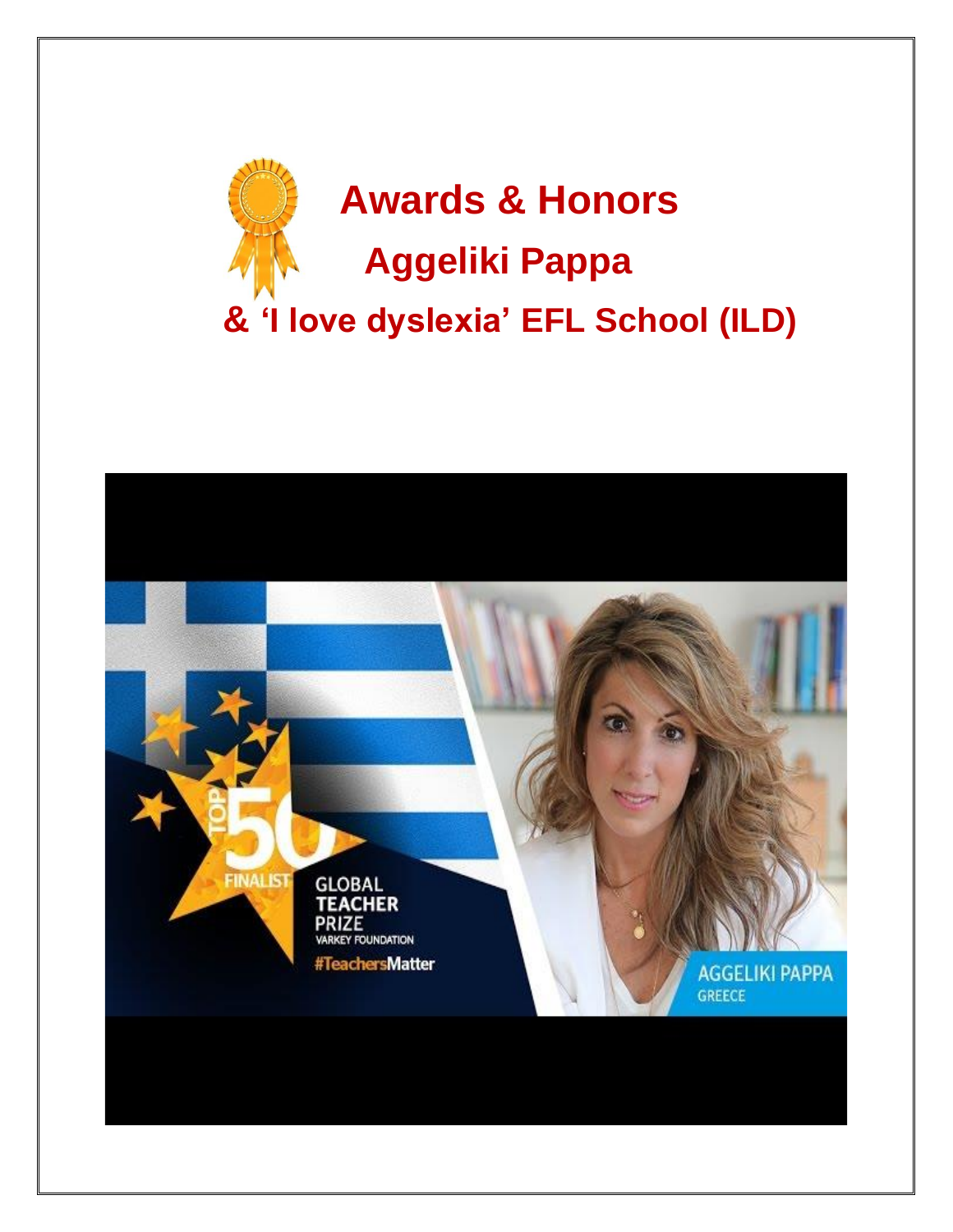**Awards & Honors Timeline Aggeliki Pappa & 'I love dyslexia' EFL School (ILD)** 



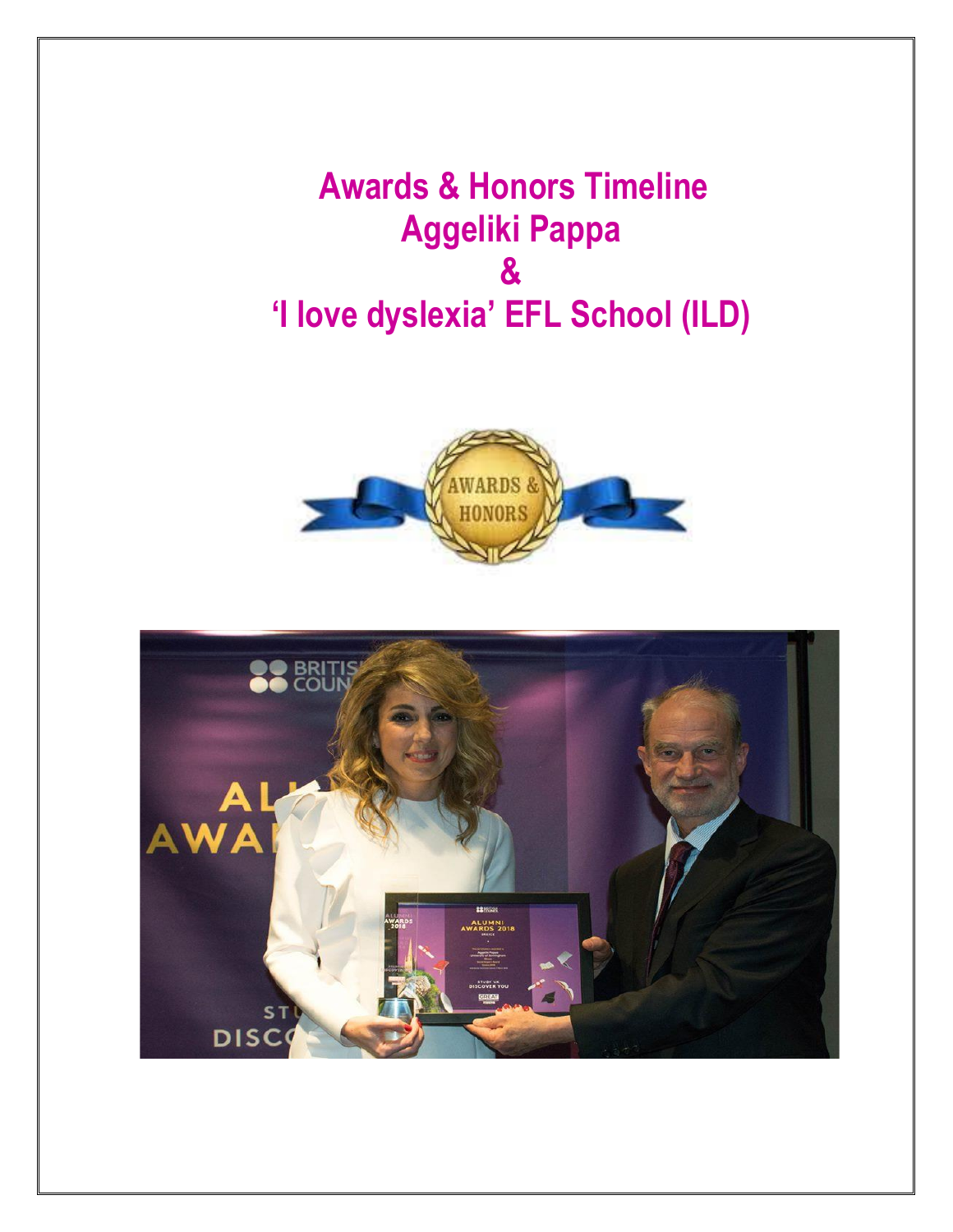

# **2021 – Aggeliki Pappa- The YIDAN PRIZE Nomination**

March-May 2021- Official Protocols of Agreement with Ministries of Education of Tucuamn Argentina, Kazan, Russia and Birmingham University UK, collaborating Aggeliki Pappa for the 4 Million Dollars 'Yidan Prize' to empower Inclusion with dyslexia and SEN to about 25.000 Million Students in Argentina & Russia and 600 million globally. Nomination made by Ali Rashidi, Head Director of the International Cooperation Department of Folkuniversitetet, Uppsala, Sweden.

The President of 3Dlexia Cosmos NGO and Founder of 'I love dyslexia' EFL School in Athens, Greece Ms. Aggeliki Pappa signed official Protocols of Agreement with the Ministry of Education of Tucuman/Argentina, the Education Department of Kazan/Russia under the Authority of the Ministry of Education of Tatarstan and Birmingham University UK, to implement 3Dlexia for English Method practiced in 'I love dyslexia' EFL School in PILOTS in the Public Education of Argentina and Russia to support more than half a Million students with dyslexia/Sen in the Pilots and up to 600 Millions later on globally in English as a foreign language teaching to students with Dyslexia and Special Needs.

# **14/4/2021 – The European Charlemagne Youth Prize 2021, Greece, for the SOS4love project on the UN SDGs initialed by the 'I love dyslexia' EFL school Students. Award by the European Parliament & The foundation of International Charlemagne Academy**

The SOS4love Project on the UN SDGs Student Ambassadors with dyslexia, SEN & mobility impairment of 'I Love Dyslexia EFL' School, with Ms. Aggeliki Pappa as their coordinator, announced Winners of Greece for the European Charlemagne Youth Prize, 2021 as the YOUTH who make a valuable contribution to European Understanding and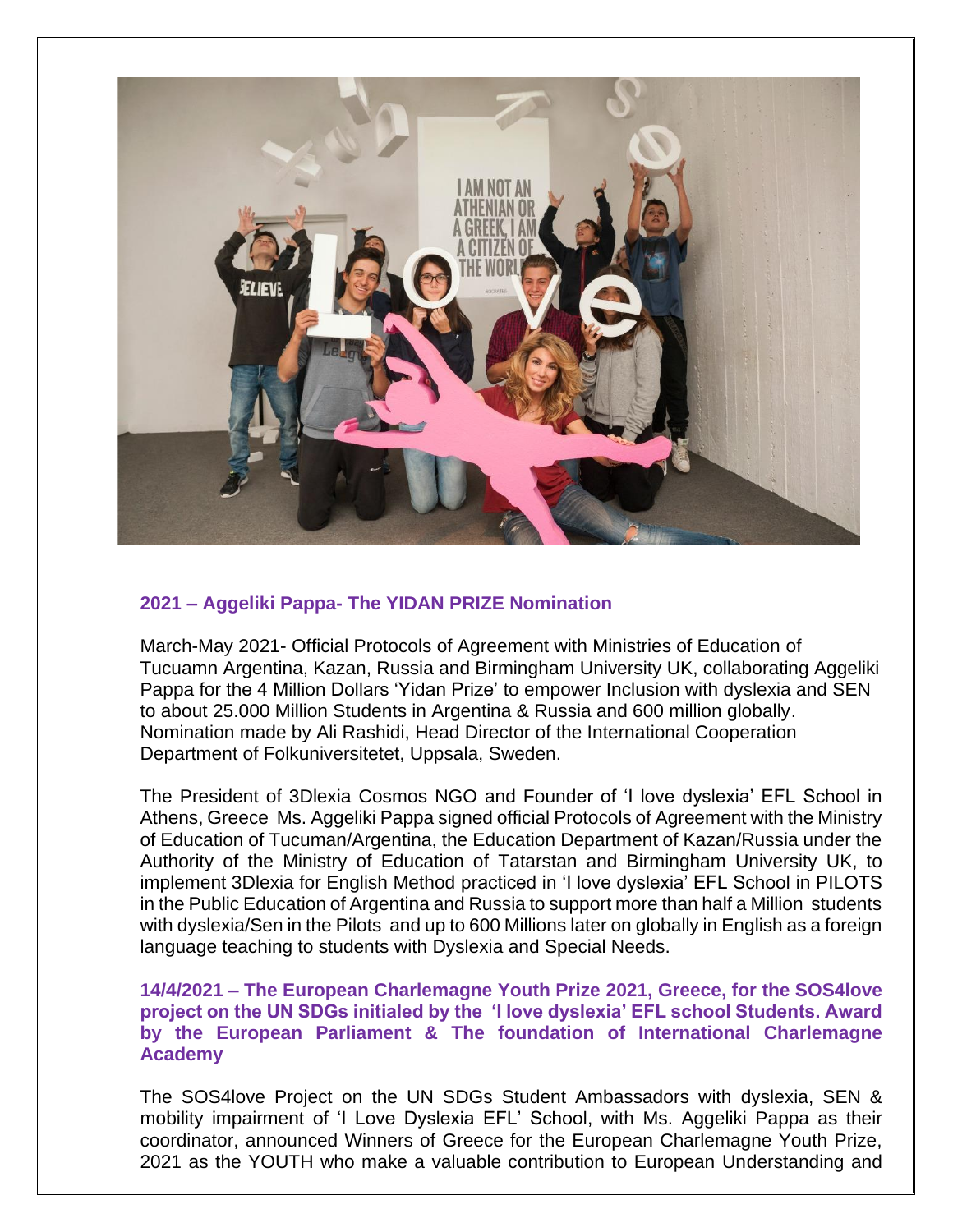Solidarity. On September 2021 to October 2nd Ms, Pappa and the ILD students 16-year old Marios Thomeas being the Winners on the National Level, travelled to Aachen along with all Leaders like Emanuel Macron & Pope Francis who have been awarded with the Famous Charlemagne Prize, to attend the ceremony of the Winners of Europe for the European Charlemagne Youth Prize, 2021

<http://3dlexiacosmos.com/sos4love-project/>

# **30/11/2021: Serafio Building, Athens Municipality, 1st Experiential Public Event in Greece, raising awareness on the charismatic brain of dyslexia, organized by 3Dlexia Cosmos NGO in collaboration with the 'I love dyslexia' EFL School (ILD) Teachers and Students.**

The 'I love dyslexia' (ILD) EFL students received Public Praise by the Greek Deputy Minister of Education Ms. Zetta Makri & the Greek Deputy Minister of Social Affairs Domna Michailidou in Serafio Building, for their immense contribution in Greek and Global Society through the SOS4love Project that they initiated in the UN Geneva Peace Week. The ILD students and teachers managed to connect and reach more than 1.5 Million actors from 134 countries on the UN SDGs through different SOS4love Project initiatives and their innovative, free digital augmented reality application 'SOS4love Goes to Space' downlead in 124 countries, raising awareness on the UN SDGs, fighting for Pedagogy4love while highlighting the urgency for Inclusion and Quality Education for all.

**5/3/2021 – UNESCO, Paris: Honorary Scientific Collaboration with UNESCO Futures Literacy Laboratory (FLL) Department for the creation of an UNESCO FLL with 3Dlexia Cosmos NGO and 'i love dyslexia' EFL school as leader on Transformative Pedagogy for a New Earth of Peace endorsed by UNESCO Paris.**

Leading Directors of FLL on Transformative Pedagogy by UNESCO Paris, Dr Riel Miller representing UNESCO & Ms. Aggeliki Pappa, Greece. I love dyslexia EFL School & 3Dlexia Cosmos Boards of Inclusion constitute the leading scientific members of the Group of UNESCO FLL on Transformative Pedagogy,together with the co-leaders the Ministry of Education Tucuman Argentina, the Ministry of Education of Kazan, Russia, & FolkUniversitet, Upsala, Sweden.

# **2/2021- Aggeliki Pappa- Greek International Women Awards, 2021 (GIWA)**

Aggeliki Pappa founder 'I love dyslexia' EFL school and President 3Dlexia Cosmos, short listed in the final candidates of the Social Impact Category

# **18/6/2020 – MOVIE Production – ''I love dyslexia EFL school, 3Dlexia Cosmos & Aggeliki \_Pappa : ERT Greek Biggest State TV Channel in collaboration with the Greek Directors Organization**

Honorary Documentary Movie Production called "The Gift of Dyslexia", based on Mrs Pappa's & 'I love dyslexia' EFL School Students' Stories, life-long work and contribution to Global Pedagogy by the Biggest State Greek Channel, podcasting globally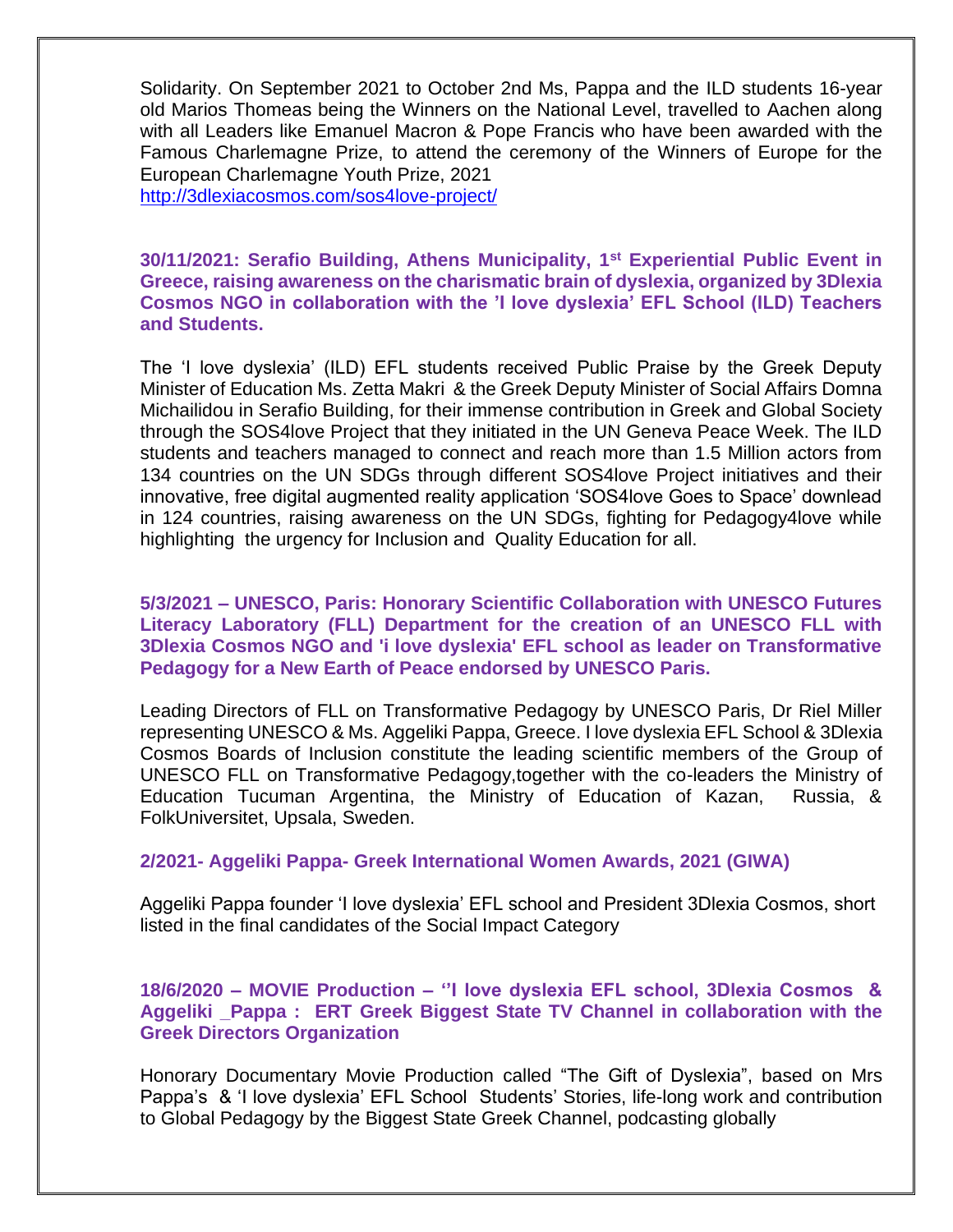#### **Movie Press ERT TV**

**https://press.ert.gr/ert2/ert2-es-ayrion-ta-spoydaia-to-doro-tis-dyslexias-18-06-2020/**

**Watch Movie Trainer with English Subtitles: <https://vimeo.com/518291339>**

#### **Watch MOVIE Weblink:**

<https://www.ertflix.gr/vod/vod.125006-es-ayrion-ta-spoydaia-to-doro-tis-dyslexias>

# **2020 - Aggeliki Pappa, Selected as Candidate Citizen Astronaut by Space for Humanity USA**

Aggeliki Pappa selected by Space for Humanity USA in the 1<sup>st</sup> team in the history of humanity which constitutes of 500 People (selected out of 3500 from more than 100 counites), 9 of which will travel to space as Citizen Astronauts for humanitarian reasons. (competition in progress)

## **15/12/2019 - Aggeliki Pappa Selected by MATTEL International Company for the Barbie #YouCanBeAnything Campaign, for the 'Educator Category' in Greece**

Aggeliki Pappa selected as the 'Role Model' in Greece for the Little Girls in the category 'Educator' by MATTEL International Company for the BARBIE #YouCanBeAnything Campaign.

TV Media Coverage & Presentation of Aggeliki's innovative Work to little girls all over Greece by biggest TV Greek Channels

**Weblink:** <https://www.youtube.com/watch?v=NBxu44Bv8-k>

# **21/10/2019 - 3rd Position in NASA Space Apps Challenge Piraeus 2019, presenting the 'SOS4love Goes to Space for SDGs' free digital application by Aggeliki Pappa.**

Aggeliki Pappa with her team competed amongst 12 teams presenting solutions to Earth SDGs using NASA Space tools

# **15/12/2019 - Aggeliki Pappa, Role Model for the 'Educator' Category, Selected by MATTEL International Company for the BARBIE 'YOU CAN DO ANYTHIΝG' Campaign & Programme**

Aggeliki Pappa, the only educator in Greece selected as the 'Role Model' for Little Girls in the category Educator, by MATTEL International Company for the Iconic BARBIE 'YOU CAN DO ANYTHING' Campaign, with TV Media Coverage & Presentation of Aggeliki's innovative Work to little girls all over Greece

**25-27/04/2019 - 'i love dyslexia' EFL School & "3DlexiaCosmos" NPO Official of the 3rd International Congress in Tucuman Argentina, organized by the Ministry of Education of San Miguel de Tucuman, Argentina attened by more than 50.000 Teachers**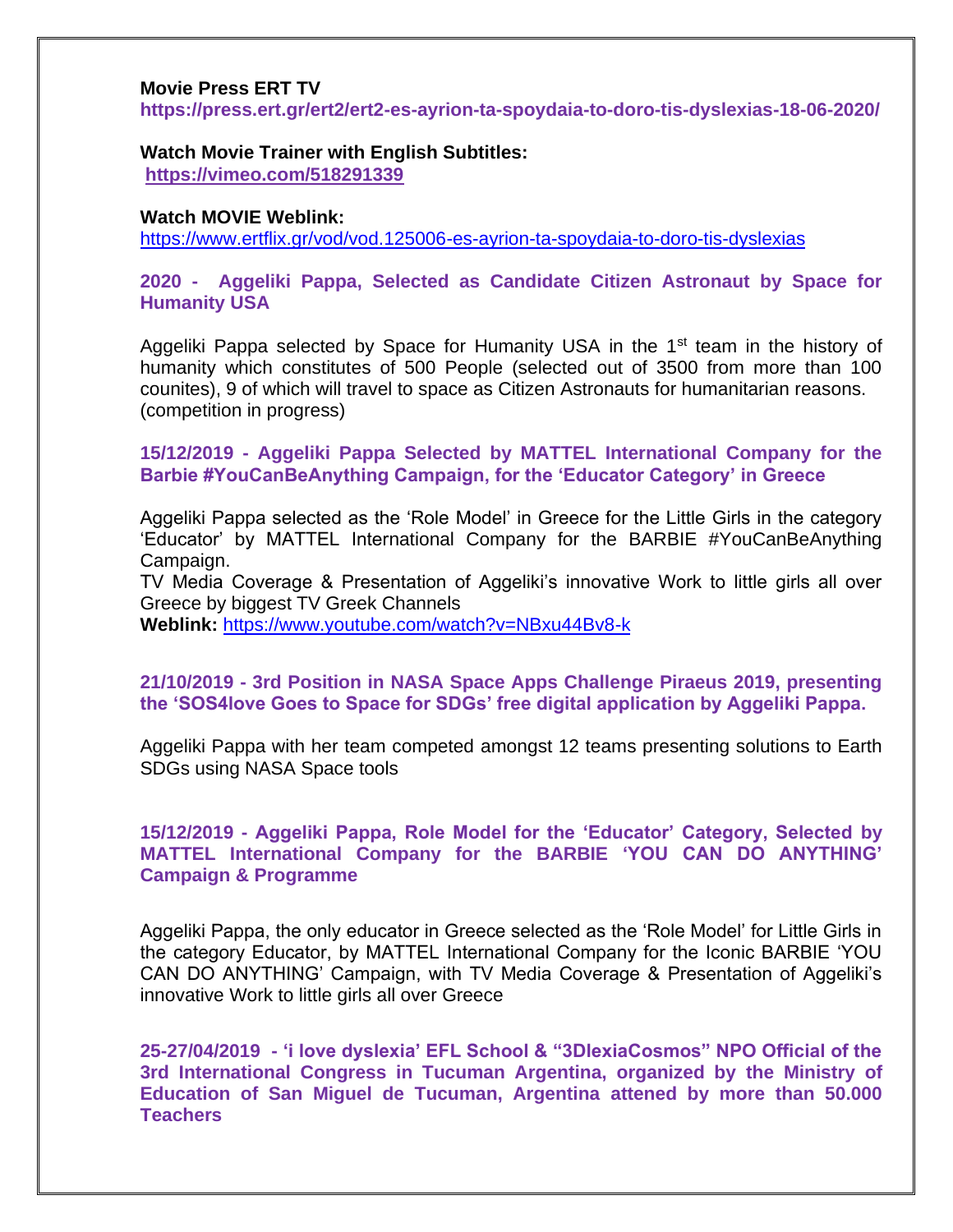In the context of the Official Scientific Partnership of 3Dlexia Cosmos & 'I love dyslexia' EFL School, The "3Dlexia Paradigm', '3Dlexia Method for English' and 'SOS4LoveProject' by Aggeliki Pappa are officially implemented in the Public Education of Tucuman through Protocol of Agreement with the Government and the Ministry of Education of San Miguel de Tucuman, Argentina, **impacting 50.000 educators and Half a Million Students of the Public Education of Tucuman Argentina.**

# **2018/2019 - Aggeliki Pappa, Member of the Judging Committee of the British Council Greece for the Uk Alumni Awards 2019**

Aggeliki Pappa being the Winner of Europe of the British Council UK Alumni Award in Greece and Europe in the context the UK Alumni Awards 2017- 2018 by the British Council UK, is honored to be in the Judge committee of the UK Alumni Awards by the British Council in Greece, under the presidency of HE Kate Smith, Her Majesty's Ambassador to Greece*.*

**10/08/2018 - Aggeliki Pappa Ηonorary Award, Samos Municipality Island, Greece for 'I love dyslexia' EFL school** 

Cultural Organization of Ormos Marathokampos, Samos Island, Greece, awarding Aggeliki Pappa's contribution to Global Pedagogy

**24/05/2018- The Diana Award – Princess Diana Foundation, UK to ''I love dyslexia EFL School Students** 

The 'i love dyslexia' EFL school Students awarded with the Diana Award UK Foundation honoring the Legacy of Princes Diana, for initiating the SOS4Love Project by the 3Dlexia Cosmos NGO in the United Nations Geneva Peace Week, inspiring more than 1.5 students from 134 countries and 4 continents to organize actions on the UN SDGs, supporting Sustainability and Peace while highlighting the urgency for #Pedagogy4love #Space4SDGs in the World

## **19/04/2018 - Aggeliki Pappa, Winner of Europe, British Council UK UK Alumni Awards, Social Impact Category**

**Aggeliki Pappa Winner of Europe representing Greece & University of Birmingham in the context of the Regional Awards of the UK Alumni Awards 2018,organized by the British Council UK. The ''I love dyslexia EFL school recognized officially by the British Council UK as the 1st in the world for EFL and dyslexia with Mrs Pappa's invention '3Dlexia 4English' Method implemented in 'I love dyslexia' EFL school, recognized also officially as the 1st globally Method for English as a Foreign Language to Students with Dyslexia and SEN: the 1st comprehensive solution for 600 Million non English speaking people with dyslexia and SEN globally to succeed in the key-life skill of English as a foreign language, escaping marginalization. Mrs Pappa accepted in public the Trust of HRH Prince Charles of Wales in Stavros Niarchos Foundation 2018, for her Method, ILD and life work achievements through her organizations** 

Link of the British Council UK Alumni Awards - Hononary Video for Aggeliki Pappa: [https://www.youtube.com/watch?v=7JSzMd6x8\\_4&t=1s](https://www.youtube.com/watch?v=7JSzMd6x8_4&t=1s)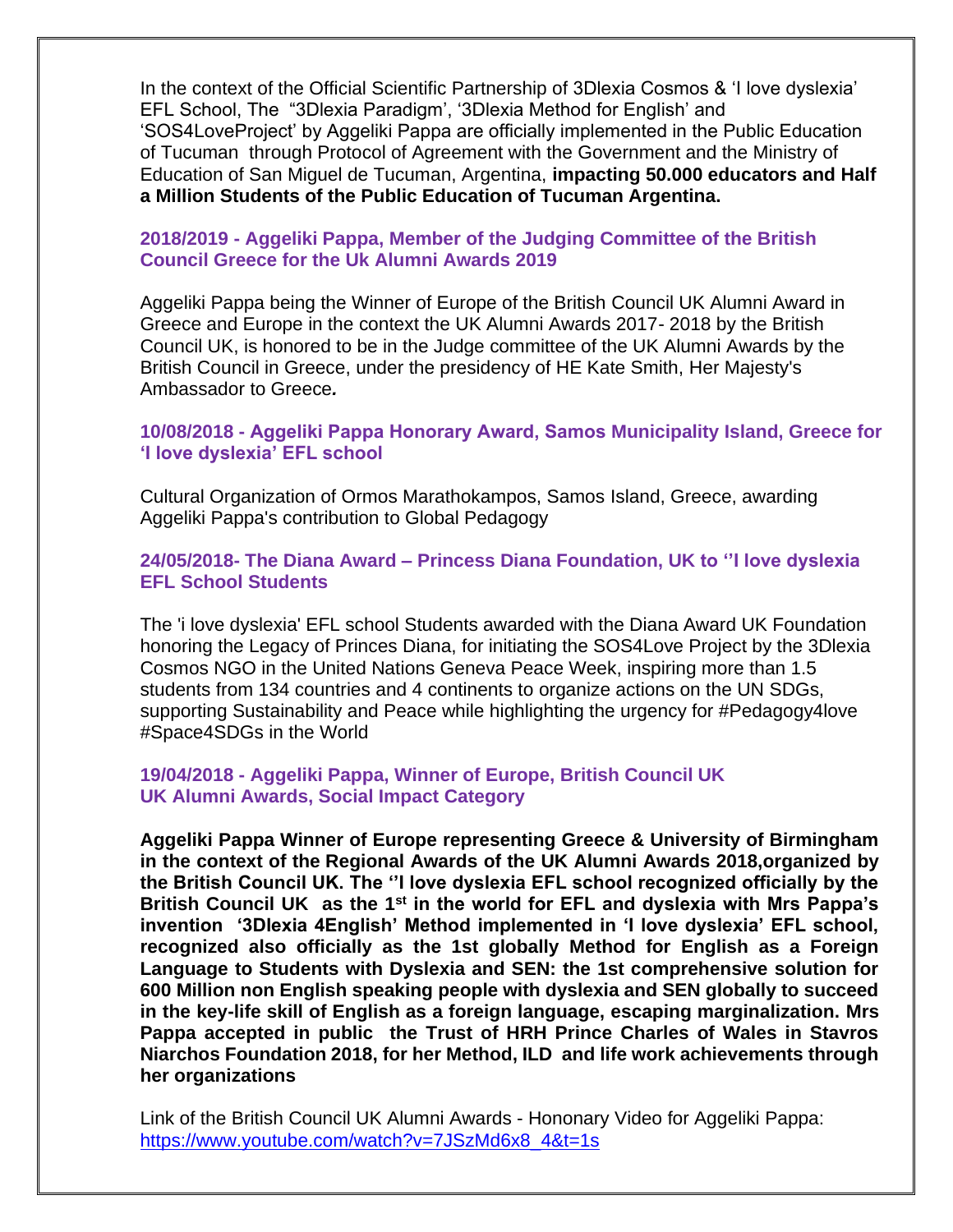#### **07/03/2018- Aggeliki Pappa, Winner of Greece, British Council GR UK Alumni Awards 2018, Social Impact Category**

Aggeliki Pappa Winner of the Social Impact Award for Greece of the Study UK Alumni Awards 2018 by the British Council GR

# **2018- Aggeliki's Pappa Methods & the 'i love dyslexia' EFL school Presented in the OECD Official Report, 2018, Paris 'Teaching for the Future'**

Aggeliki's Pappa Scientific, Educational Methods & the 'i love dyslexia' Program of Studies, presented in the Official OECD Global Report Publication, following Mrs Pappa's Presentations in Qudwa Forum, Abu- Dhabi, organized and invited by the Prince Crown Court - Teaching for the Future: Effective Classroom Practice to Transform Education'. OECD Publishing, Paris, Pappa, A. Chapter 1: Making Schools More Inclusive(p.20-25) *Open access at:* [https://read.oecd-ilibrary.org/education/teaching-for-the-future/how-can](https://read.oecd-ilibrary.org/education/teaching-for-the-future/how-can-we-make-sure-that-schools-respond-to-every-child_9789264293243-4-en?fbclid=IwAR2ka-_ugKAapxRf0LJTD7RBRDxpQk_Am-0RLj5vzCGHguL7QaI_4C-bKRI#page1)[we-make-sure-that-schools-respond-to-every-child\\_9789264293243-4](https://read.oecd-ilibrary.org/education/teaching-for-the-future/how-can-we-make-sure-that-schools-respond-to-every-child_9789264293243-4-en?fbclid=IwAR2ka-_ugKAapxRf0LJTD7RBRDxpQk_Am-0RLj5vzCGHguL7QaI_4C-bKRI#page1) [en?fbclid=IwAR2ka-\\_ugKAapxRf0LJTD7RBRDxpQk\\_Am-0RLj5vzCGHguL7QaI\\_4C](https://read.oecd-ilibrary.org/education/teaching-for-the-future/how-can-we-make-sure-that-schools-respond-to-every-child_9789264293243-4-en?fbclid=IwAR2ka-_ugKAapxRf0LJTD7RBRDxpQk_Am-0RLj5vzCGHguL7QaI_4C-bKRI#page1)[bKRI#page1](https://read.oecd-ilibrary.org/education/teaching-for-the-future/how-can-we-make-sure-that-schools-respond-to-every-child_9789264293243-4-en?fbclid=IwAR2ka-_ugKAapxRf0LJTD7RBRDxpQk_Am-0RLj5vzCGHguL7QaI_4C-bKRI#page1)

**25/08/2017**- **Aggeliki Pappa, Announced Microsoft Innovative Educator (MIE) Expert 2017-18**

Aggeliki Pappa included in the Global Community of Microsoft Education Experts Programme

## **14/06/2017**- **The 'I love dyslexia' EFL School Presented in the British Embassy, Athens**

Honorary Presentation of 'i love dyslexia' EFL school innovation, during the celebration of the Birthday of Her Majesty The Queen Elizabeth II at British Embassy in Athens

#### **06/03/2017**- **Aggeliki Pappa, Women of the Year in Science, Greece, 2017**

Aggeliki Pappa in the Top 3 Women of the Year for Greece for the 'Scientist' Category, Presented in Megaron Music Hall Athens, organized by Votre Beaute Magazine

#### **17/02/2017**- **Aggeliki Pappa, Award by Hellenic Family and Youth Union, Athens**

Honorary award to Aggeliki Pappa for founding the first educational organisation worldwide specialised in holistic EFL teaching to students with dyslexia and learning differences by the NGO Hellenic Family and Youth Union Award

# **13/01/2017**-**Aggeliki Pappa, British Council Greece, UK Alumni Awards Entrepreneurial Award Athens**

Aggeliki Pappa in the 3 finalists of the UK Alumni Awards by the British Council Greece, for the Entrepreneurial Category for 'I love dyslexia' EFL School

# **10/01/2017**- **Aggeliki Pappa, Award by UNESCO Club of the Department of Piraeus and Islands**, **Hilton, Money Show, Athens**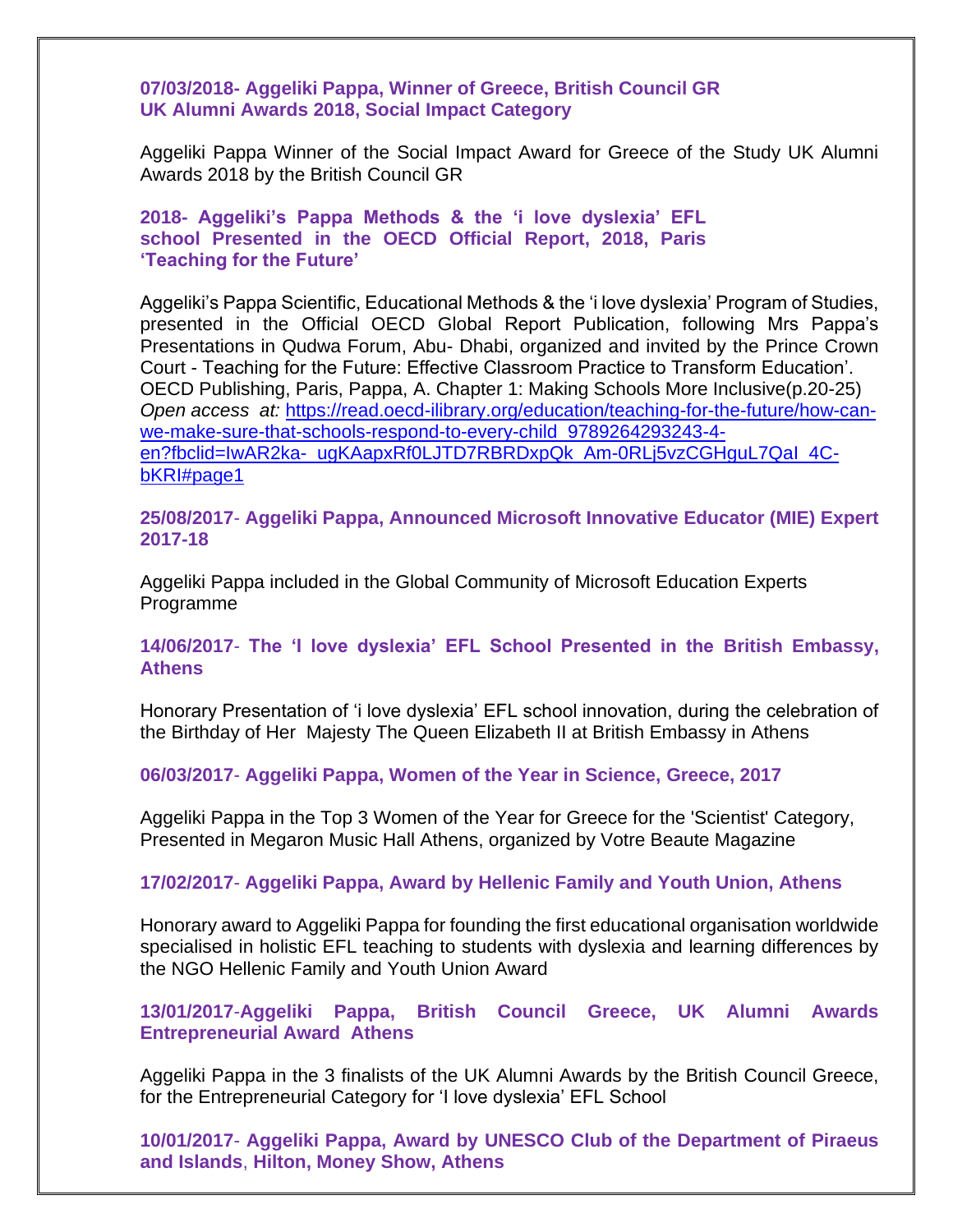Honorary Award for Aggeliki Pappa's contribution to Global Pedagogy from UNESCO Club of the Department of Piraeus and Islands

## **2017 & 2016 - Aggeliki Pappa, 2 Consecutive Times in the 5O Top Educators in the World for the Global Teacher Prize, 2016 & 2107, Varkey Foundation**

Aggeliki Pappa 2 Times in the Top 50 Educators in the World of the Global Teacher Prize (GTP), known as the 1 Million Dollars "Nobel Prize" for educators for her work in I love dyslexia EFL school and 3Dlexia Cosmos NGO. In 2017, she was elected out of 20.000 applications from 179 countries.

**2017- Education Business Awards Greece, Boussias Communications Aggeliki Pappa member of the Judging Committee, honoring and recognizing her edu-achievements on a global level and her excellence in pedagogy.** 

The President of the Committee was Ms. Marietta Giannakou, former Minister of Education in Greece

#### **10/10/2016- Aggeliki Pappa, Official Member of Rotary Club of Amaroussion, Athens and Rotary International, Athens**

Aggeliki Pappa's announcement as a member of the Rotary Club of Amaroussion and Rotary International, recognizing the excellence of her humanitarian and the Inventions of her Innovative educational Methods.

**07/10/2016- Aggeliki Pappa, Certificate of Recognition, Organizing Committee of the 2nd International Conference on Adolescent Medicine and Child Psychology, London-UK**

Certificate of Recognition to Aggeliki Pappa ''For her Phenomenal and Worthy Keynote Presentation titled: "The solution for millions of people with dyslexia and SEN globally deprived of EFL-FL learning, provided by the 'i love dyslexia' innovative school for EFL-FL and dyslexia". 3Dlesxia 4English Method Honored by the Organizing Committee Members of the field of Psychiatry, Psychology, Psychotherapy, Education and Neuroscience.

**08/2016 - Accolade Global Film Competition, USA Award of Merit Special Mention for "i love dyslexia" EFL school short film**

ILD EFL-FL School short film created by Constantinos Mantalias was awarded for the category "Impact: Motivational / Inspirational" [https://www.youtube.com/watch?v=r1qNko34Eo0&fbclid=IwAR1STFG](https://www.youtube.com/watch?v=r1qNko34Eo0&fbclid=IwAR1STFG-rIIDSvwomyGBfPllimZ5B9AgAVy6I03JLsJ_o4tcg5shSc47ydw)[rIIDSvwomyGBfPllimZ5B9AgAVy6I03JLsJ\\_o4tcg5shSc47ydw](https://www.youtube.com/watch?v=r1qNko34Eo0&fbclid=IwAR1STFG-rIIDSvwomyGBfPllimZ5B9AgAVy6I03JLsJ_o4tcg5shSc47ydw)

**06/06/2016- Aggeliki Pappa, Hononary Award by the Hellenic Association of Political Scientists (HAPSc) in Chamber of Commerce and Industry, Athens**

Honorary award to Aggeliki Pappa for her contribution to Global Education through her organisations and her proclamation as an HAPSc Honorary Member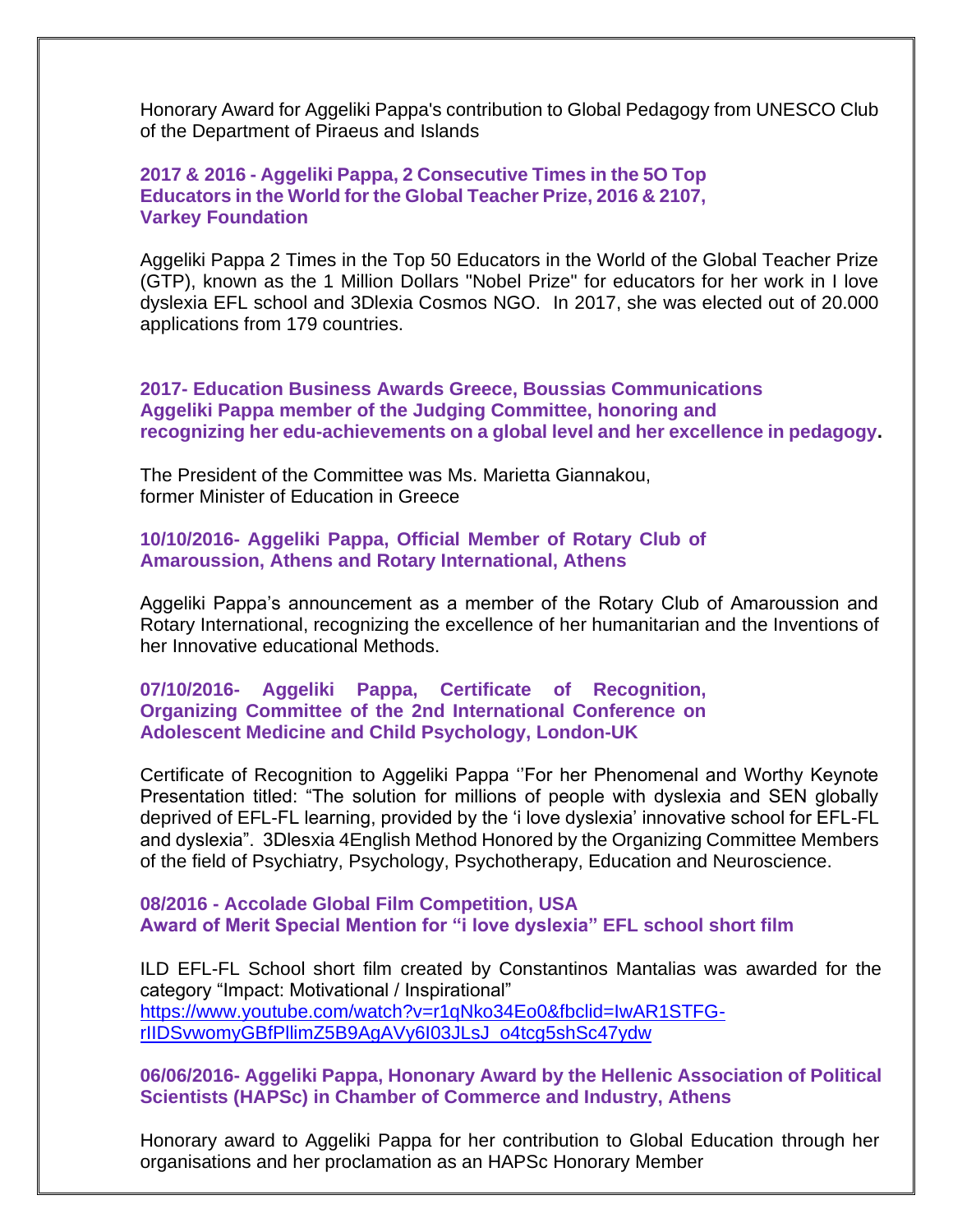**21/04/2016- Aggeliki Pappa, Hononary Award for 'I love dyslexia' EFL school , Education Business Awards, Greece** 

Aggeliki Pappa received Honorary award from Mrs. Marietta Giannakou, former Minister of Education in Greece and President of the jury of Education Business Awards 2016, for her Pedagogical Innovations and humanitarian work.

**28/02/2016- Aggeliki Pappa, Award by ''Greek Teachers Scientific Humanitarian organisation**

Awarded in Olympia (Greece) with the "Nike of Paionios"

**07/02/2016- Aggeliki Pappa, Award by Regional Directorates of Primary and Secondary Public Education Authorities of Crete, Ministry of Education, Greece** 

Honorary Award for Aggeliki Pappa's for the 10 year long, volunteering action, in training Thousands of EFL teachers of the public sector in Crete and Greece with her innovative Method for EFL and dyslexia implemented in ILD EFL school, with the State School Advisors Eleni Poulla & Despoina Aggelidaki, monitoring Mrs Pappa's Teacher Trainings in the public education schools

**29/01/2016- Aggeliki Pappa, Award by ArtVision Organization, Greece**

Honorary award for Aggeliki Pappa's specialized work on EFL-FL, dyslexia and SEN as well as being in the top 50 educators of the 2016 Global Teacher Prize.

**2015- The 'I love dyslexia' EFL School, The UNESCO-Hamdan bin Rashid Al-Maktoum Prize for Outstanding Practice and Performance in Enhancing the Effectiveness of Teachers, Honorary Nomination by the Hellenic National Commission of UNESCO** 

'i love dyslexia' EFL School is nominated by the Hellenic National Commission for UNESCO for the UNESCO Hamdan Prize, recognizing the exceptional contribution of the ILD and Aggeliki Pappa in enhancing the effectiveness of EFL teachers to students with dyslexia and learning differences worldwide.

**12/05/2015- 'I love dyslexia' EFL School in the 10 Top Innovations in Greece - 3rd Applied Research and Innovation Competition "Greece Innovates" by Eurobank & SEV (Hellenic Federation of Enterprises), Greece** 

'i love dyslexia' EFL School, represented by Aggeliki Pappa in the top 10 innovative institutions in Greece, within the framework of the 3rd Applied Research and Innovation Competition 'Greece Innovates!' the biggest Innovation award in Greece, jointly organized by SEV (Hellenic Federation of Enterprises) and Eurobank.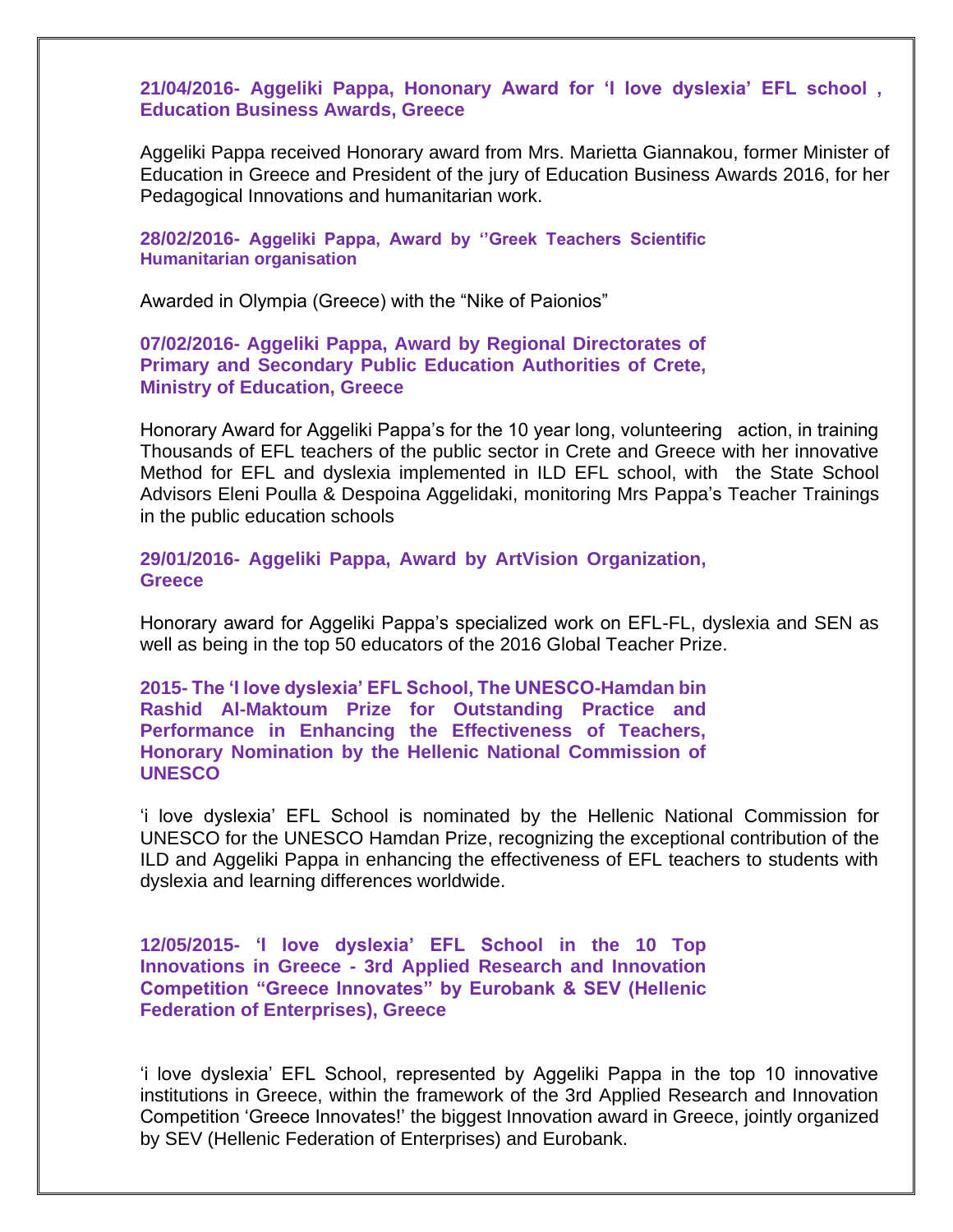Link of 'I love dyslexia' Winning Presenation in the Competiotin, pages 12, 22, 23 <https://sev.org.gr/wp-content/uploads/2021/03/lefkoma.pdf>

## **07/10/2013- ILD Students, Award by Rotary Club Kifissia, Athens-Greece**

The ILD students, Evangelos Markakis and Haris Hastoukis were awarded by the Rotary Club Kifissia for their exceptional performance in in general school performance as a result of their effort and the principal contribution of ILD program in their progress

**24/04/2012- The 'i love dyslexia' EFL School included in 'Greece Ahead 2020' Initiative of the Greek Ministry of Development, Greece by the Minister of Development Ms Anna Diamantopoulou** 

The 'i love dyslexia' EFL innovative organization was included and presented in the Greek National Agenda of Priorities of the Ministry of Foreign Affairs, concerning the most remarkable actions which took place in Greece at that particular time, an initiative of the Former Minister of Development, Competitiveness and Shipping Ms Anna Diamantopoulou

## **20/04/2012- The 'I love dyslexia' EFL School innovative info brochure promoting inclusion: Finalist in Greek Awards for Graphics and Illustration (EVGE)- Presented in EVGE Book**

The graphics team of 'i love dyslexia' EFL school within the framework of 'i love dyslexia' edu-campaign shortlisted in the finalists at the most prestigious Awards for Graphics and Illustration, EVGE 2012, through its participation in the category Advertising Printed Matter: Brochure for 'i love dyslexia' 'Floster' (Info Flyer and Poster)

#### **15/3/2012- Aggeliki Pappa included in the Encyclopedia Ηubners WHO IS WHO**

The biography of Aggeliki Pappa is included in the International Encyclopedia Hubners among the greatest figures of each country from all sectors. The choice of Ms. Pappa was based on her CV and her offer and contribution with her work to the Greek & Global Education system.

## **05/11/2011- Aggeliki Pappa, 'How2learn World Project' Finalist TEDx Athens Challenge, Greece**

Participation in TedX Athens challenge for the best innovation in educational nonprofit actions. The 'How2learn World Project' by Aggeliki Pappa proposal reached the finalists, **with the Greek Former Prime Minister of Education Ms Anna Diamantopoulou, to officially congratulate in writing Aggeliki Pappa.**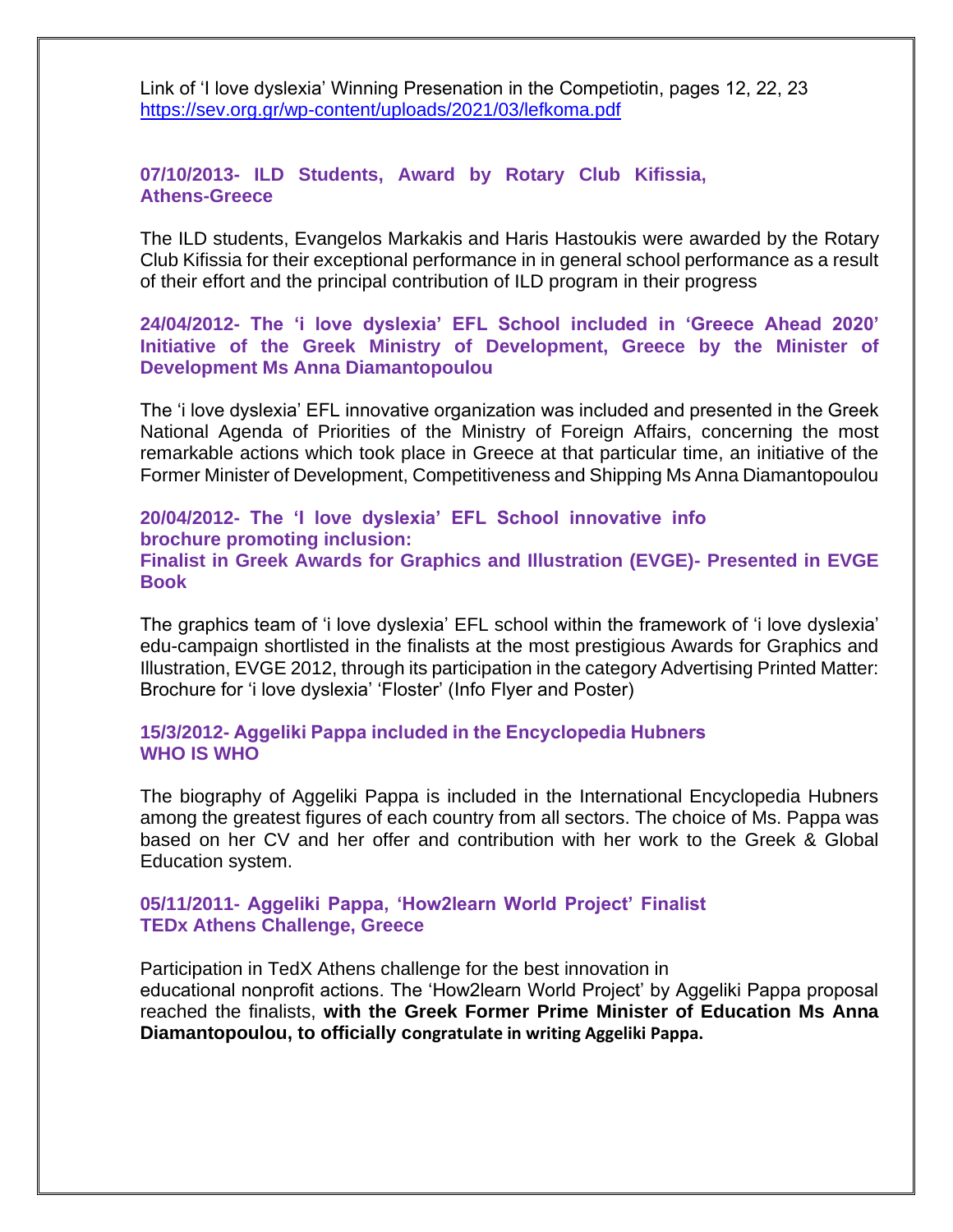**MAIN LINKS Presenting**

# **EVIDENCE of Phenomenal International IMPACT**

**of Aggeliki Pappa,**

**'I love dyslexia' EFL school (ILD)**

**& 3Dlexia Cosmos NGO**

**funded and supported by the social responsibly program of the ILD School**





www.sos4loveproject.org

έναs κόσμοs βιωματικής διδασκαλίας αγγλικών



ve, Consciousness & Heart based<br>Pedagogy of Higher LOVE<br>for A New Earth of Peace



Dr. Christos Efthymiopoulos **President Biopolitics<br>International Organisation** 

Dorothy Metcalf Lindenburger Earth Scientist - NASA Astronaut (former)<br>High School Science Teacher



Aggeliki Pappa President **3Dlexia Cosmos** 

**Marios Thomeas** High School Student<br>SOS4Love Project Ambassador

SOS4LOVE

**PROJECT |** 

Dr. Juan Pablo Lichtmajer **Minister of Education** of Tucuman - Argentina

**IDUCACIÓN ANY CORENO DE TUCUMÁN** 





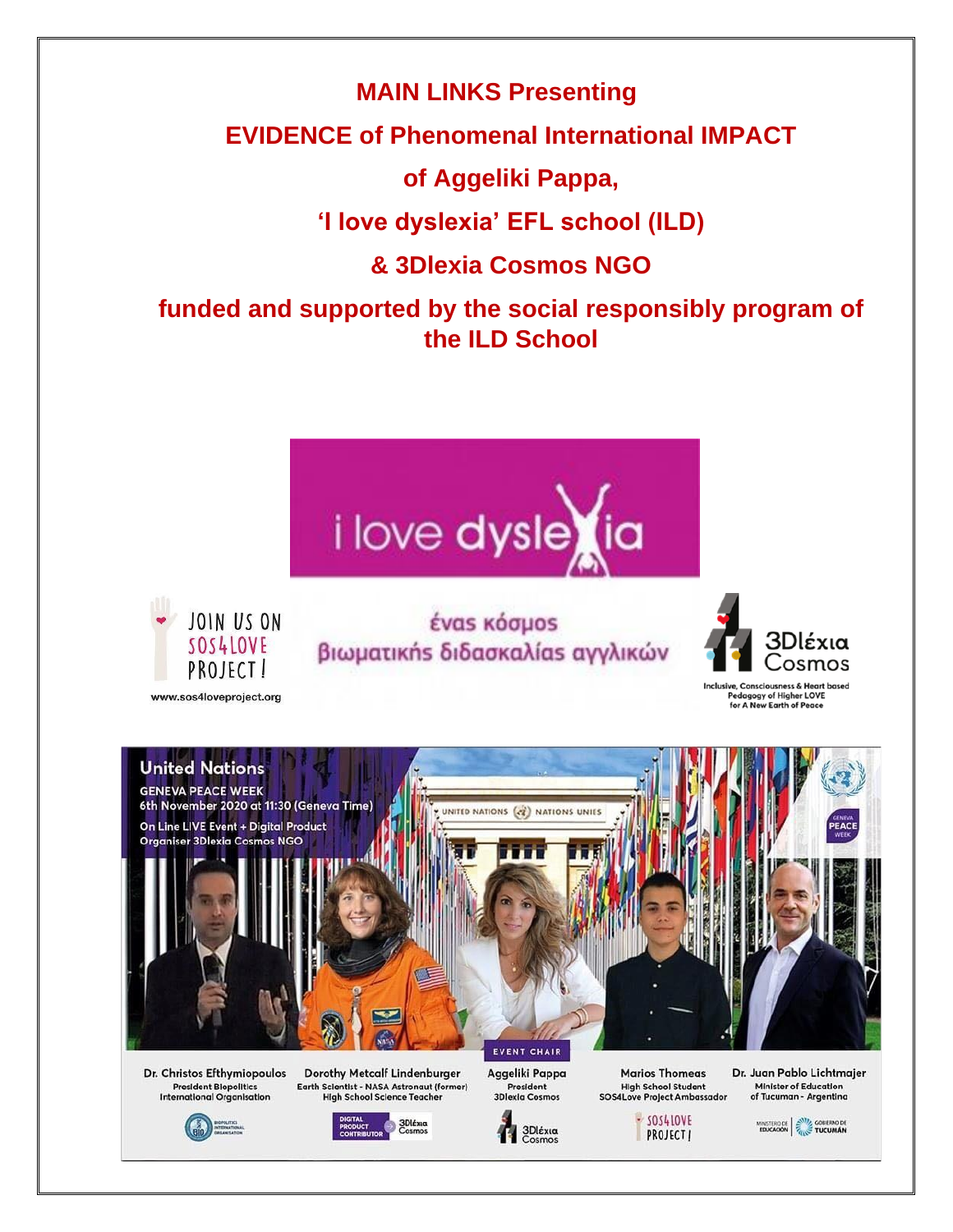

**VIDEO- Minister of Education of Tucuman, Argentina**

**Public Honorary Video/Message for Aggeliki Pappa and her contribution to the public Education of Argentina sharing her innovative Method for EFL and dyslexia applied in ''I love dyslexia EFL school to empower half a million students in Tucuman Argentina** 

<https://www.youtube.com/watch?v=pCU56e2ntZM>

**'I love dyslexia' EFL School (ILD) & Aggeliki Pappa in the CENTRAL NEWS Broadcast ANT1, for empowering Half a Million Students in the Public Education Tucuman, Argentina educated with 3Dlexia 4English and 3Dlexia Paradigm by Aggeliki Pappa implemented in ILD School** 

<https://www.youtube.com/watch?v=JYzEHdLRIUE&t=22s>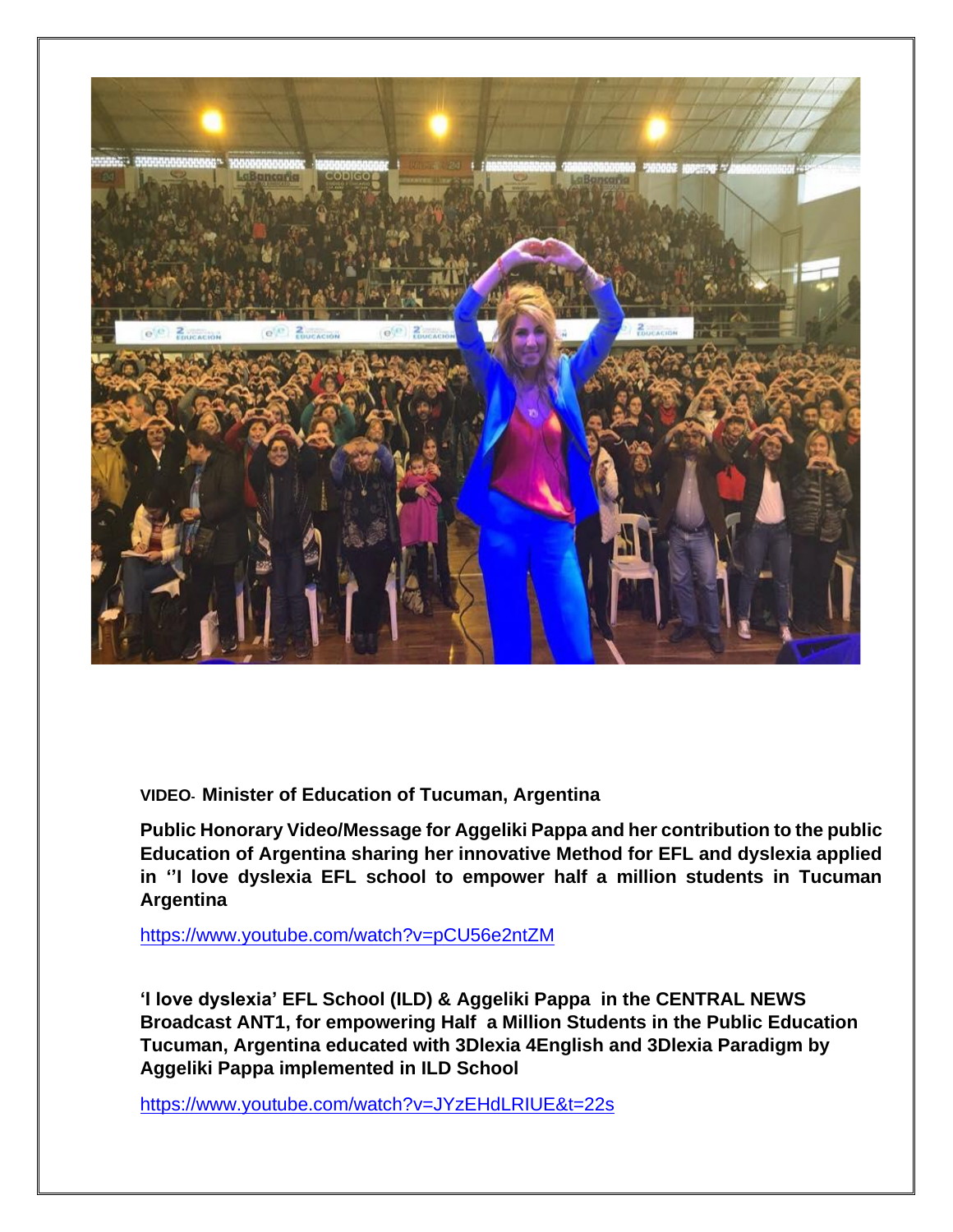**Andreas Schleicher Director, Directorate for Educational for Educations Skills, Reference to Aggeliki Pappa exceptional work on 'Teachers for Tomorrow' in "Teachers commitment to helping all learners" section**

https://oecdedutoday.com/teachers-for-tomorrow/

**Stergios Dikos, Aggeliki's Pappa 1st Student with Dyslexia who left Greece dropping out school, Unites with Mrs Pappa after 20 years in Argentina Edu-Conferece, sharing the inspirational story that gave birth to ''I love dyslexia EFL school with 50.000 teachers** 

<https://www.youtube.com/watch?v=Y-uF-kieJFs&t=10s>

**The 'i love dyslexia' EFL school students on ANT1 TV Channel, Presenting the 'I love dyslexia' School and fighting for inclusive education in Greece and Globally, following the announcement of the ILD in the 10 Top Innovating in Greece in the 'Greece Innovates' by Eurobank and SEV** 

**[https://www.youtube.com/watch?v=OPX\\_pzLeTCE&t=174s](https://www.youtube.com/watch?v=OPX_pzLeTCE&t=174s)**

**The 'i love dyslexia' EFL school students on a Street Experiment in Athens Greece, raising Dyslexia Awareness to the Public**

<https://www.youtube.com/watch?v=6Pk12gJsaCY>

**The i love dyslexia' student and SOS4love Project Ambassador Marios Thomeas, campaign in change.org fighting for Equity in EFL education, pushing the Greek Ministry of Education and the Prime Minister of Greece for Reforms to empower inclusion, after giving his UN Speech in Geneva Peace Week, 2021**

[https://www.change.org/p/prime-minister-of-greece-free-students-with-dyslexia-from](https://www.change.org/p/prime-minister-of-greece-free-students-with-dyslexia-from-illiteracy-in-english-as-foreign-language-in-greece?redirect=false)[illiteracy-in-english-as-foreign-language-in-greece?redirect=false](https://www.change.org/p/prime-minister-of-greece-free-students-with-dyslexia-from-illiteracy-in-english-as-foreign-language-in-greece?redirect=false)

**The "i love dyslexia" student Marios Thomeas receiving Support through a flip grid live messages platform from global Students SOS4love Project Ambassadors, for his Global Campaign on Equity in Education and UN Speech.**

<https://flipgrid.com/cc96016a>

**SOS4love Project Platform and YouTube Channel, Created by 'I love dyslexia' school Students to connect with students from all over the world on SDGs**

[https://www.sos4loveproject.com/](https://l.facebook.com/l.php?u=https%3A%2F%2Fwww.sos4loveproject.com%2F%3Ffbclid%3DIwAR0eR5pGf0w03rPi92x7uadvP56o4TDagI-rWhtwfDHNG3zmBqRuuQdn4CA&h=AT09TAYK6yV5R7_F1ezjUMu47EliHreSF8h7oxRaZhykSGc97pRr1inou2db7d_em23z-PYcs5RPdopl0hfdoHqg425TRKtd8s5s9EAl41JSJuaWhlYutHXaN_GReKcEWsY)

[https://www.youtube.com/watch?v=2WQ7USquSMs&t=133s](https://l.facebook.com/l.php?u=https%3A%2F%2Fwww.youtube.com%2Fwatch%3Fv%3D2WQ7USquSMs%26t%3D133s%26fbclid%3DIwAR3RInPOsXDfhRZ50dIBCo3QQxbJ1bPdQQtvAnpjqZLv3T-fzhylk-rA07g&h=AT09TAYK6yV5R7_F1ezjUMu47EliHreSF8h7oxRaZhykSGc97pRr1inou2db7d_em23z-PYcs5RPdopl0hfdoHqg425TRKtd8s5s9EAl41JSJuaWhlYutHXaN_GReKcEWsY)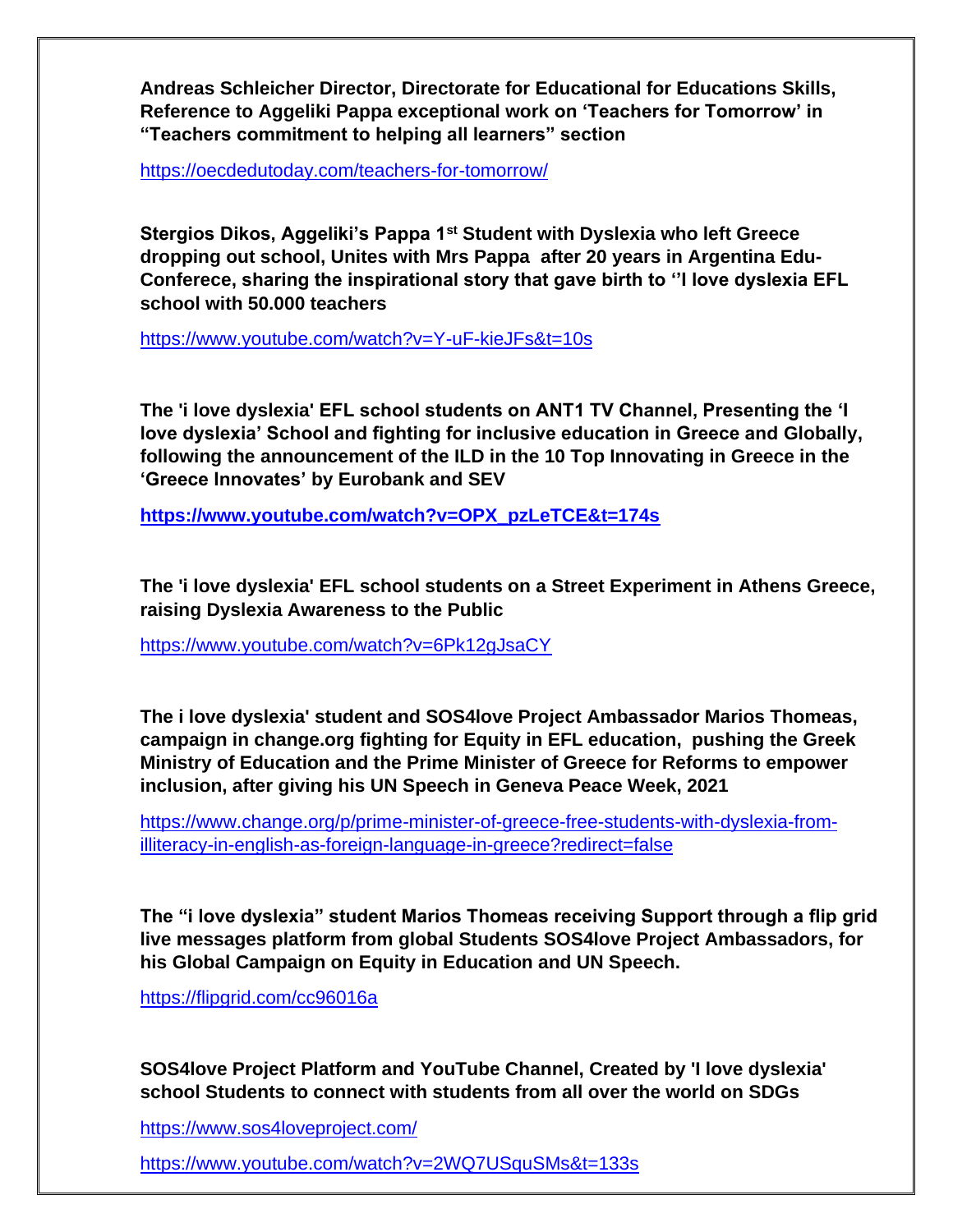**Aggeliki Pappa presenting in the VIRTUAL 4th International Congress of the Ministry of Tucuman Argentina with 76.33 Views (57:29 minute) from the 'I love dyslexia' EFL school Greece**

<https://www.youtube.com/watch?v=NSVpmoBDV2Q&t=5804s>

**Aggeliki Pappa Speech in the 2nd International Congress of The Ministry of Education of Tucuman, Argentina with physical appearance, sharing tools of the 'I love dyslexia' school to 50.00 teachers, to empower EFL inclusion and equity in education for all globally** 

<https://www.youtube.com/watch?v=2WQ7USquSMs&t=247s>

**'More Space & Love 4SDGs' by SOS4Love Project: DIGITAL Product VIDEO of 3Dlexia Cosmos & I love dyslexia EFL school teachers, uploaded in the official UN Platform Geneva Peace Week in collaboration with NASA Astronaut Dorothy Metcalf Lindenburger, to inspire teachers and students globally to utilize Space for SDGs in classrooms and act on the the UN SDGs with SOS4love Project** 

<https://www.youtube.com/watch?v=9XL-2EjZ2h8>

**UNESCO Paris in Futures Literacy Laboratories program: In Collaboration with Ms.Pappa for the Expansion and Scaling Up of the innovative 3Dlexia Paradigm for Education for Sustainable Development for All, implemented in ' I love dyslexia' EFL school** 

[http://3dlexiacosmos.com/futures-literacy-laboratory-paris3dlexia](http://3dlexiacosmos.com/futures-literacy-laboratory-paris3dlexia-cosmos/?fbclid=IwAR1rUan7GJCzEn0JmsJMfp7uR6vKJxdZapPXBCvPRkixLQOVeqdN55C6k2g)[cosmos/?fbclid=IwAR1rUan7GJCzEn0JmsJMfp7uR6vKJxdZapPXBCvPRkixLQOVeqdN5](http://3dlexiacosmos.com/futures-literacy-laboratory-paris3dlexia-cosmos/?fbclid=IwAR1rUan7GJCzEn0JmsJMfp7uR6vKJxdZapPXBCvPRkixLQOVeqdN55C6k2g) [5C6k2g](http://3dlexiacosmos.com/futures-literacy-laboratory-paris3dlexia-cosmos/?fbclid=IwAR1rUan7GJCzEn0JmsJMfp7uR6vKJxdZapPXBCvPRkixLQOVeqdN55C6k2g)

**Aggeliki Pappa Winner of Europe by the British Council, UK 2018, Social Impact Category - 'I love dyslexia EFL school (ILD) officially announced by the British Council UK 1st in the World Organization for EFL & Dyslexia** 

<https://www.youtube.com/watch?v=7t4H9GSVMJI>

[https://www.youtube.com/watch?v=7JSzMd6x8\\_4](https://www.youtube.com/watch?v=7JSzMd6x8_4)

**Aggeliki Pappa's Mission in Dangerous WAR ZONE Bomb Shelter Schools, Sderot Israel, 1 Kilometer from Gaza Strip, for the SOS4love Project connecting initiated by the ILD Students in the UN, connecting 'I love dyslexia EFL School Students with Israel and Palestine students with actions on UN SDGs for PEACE**

https://www.youtube.com/watch?v=8V7u6tU2PGE&t=1s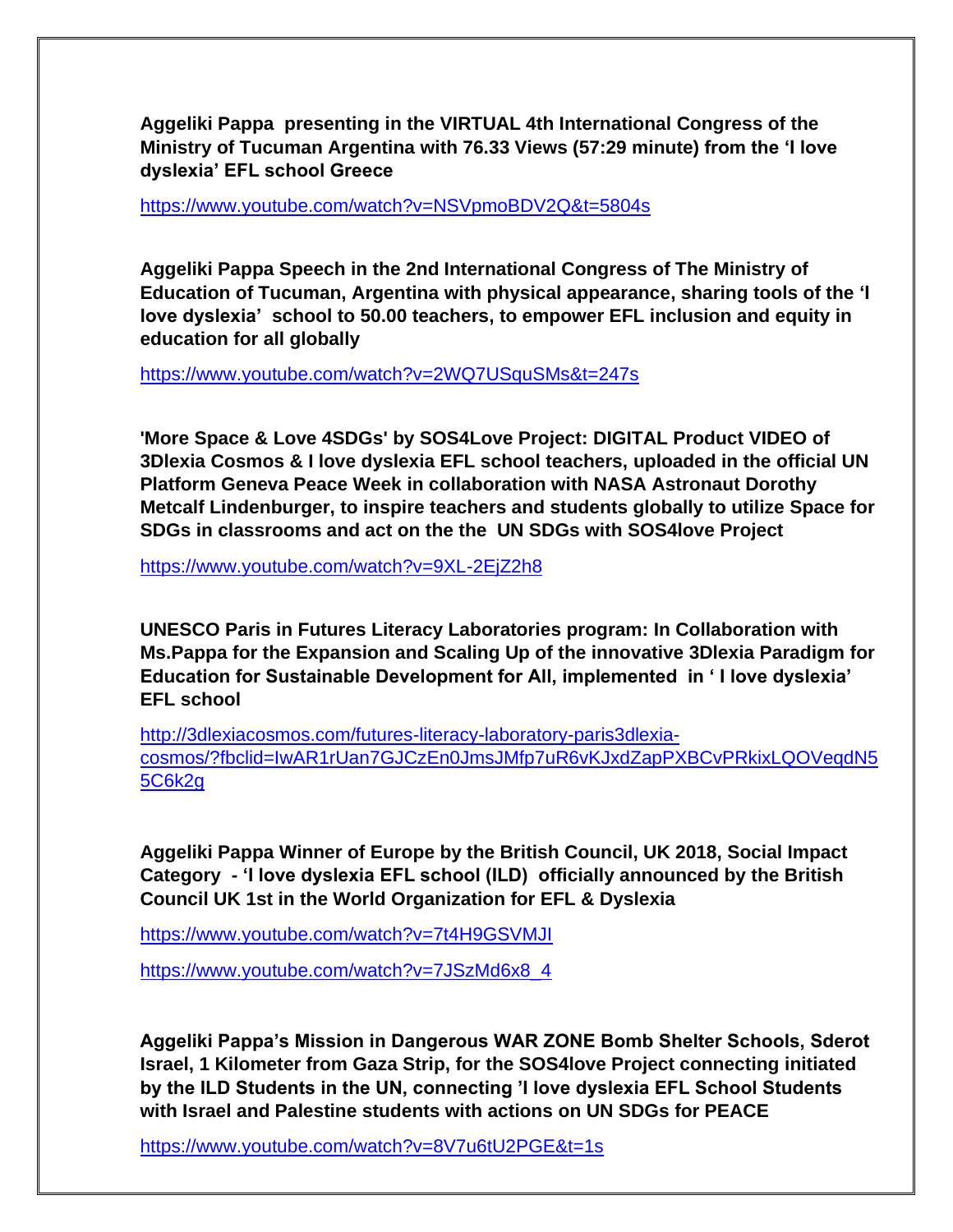<https://www.youtube.com/watch?v=xSPnAc-rZgI>

<https://www.youtube.com/watch?v=vWq6iLmQM6w&t=12s>

**Hononary Public Video by the EFL Teachers and Organizers of National Congress in Turkey, after Aggeliki's trainings in Amassya University and Congress Under the Auspices of the Ministry of Education of Turkey, in the Presence of The Deputy Minister of Education of Turkey**

<https://www.youtube.com/watch?v=-bZ4AwB4bs8>

**TEDx 'How I Hacked the Brain of Dyslexia' Aggeliki Pappa presenting the 'I love dyslexia' School, with more than 120.000 Views**

<https://www.youtube.com/watch?v=4mNY6YZ-xqg&t=120s>

**The 'i love dyslexia' EFL school, Award Winning Official School Video** 

<https://www.youtube.com/watch?v=r1qNko34Eo0&t=16s>

**A 3D Gallery Presentation: SOS4Love Project on SDGs launched in the UN, Reaching 1M People & 100 Countries** <https://www.youtube.com/watch?v=VHIfM2FZK8E>

**Aggeliki Pappa Signing Official Protocol of Agreement with The Minister of Education Cyprus, implementing SOS4love Project to all 900 Schools of Cyprus twice, impacting more than 100.000 students.** 

**Official MINISTRY Announcement link:** <http://enimerosi.moec.gov.cy/ypp8010>

**Aggeliki Pappa in 3Dlexia Cosmos Event in the United Nations on 3Dlexia Paradigm on Transformative Pedagogy for Peace** <https://www.youtube.com/watch?v=tWGFpdLmorA&t=3s>

**Aggeliki's Students with Dyslexia in 3Dlexia Cosmos Event in the United Nations launching SOS4love Project on SDGs, advocating for Inclusive Education**  https://www.youtube.com/watch?v=8xK0xFUbqD4&t=5s

**Aggeliki Pappa International Article in English: The Superwoman who turned upside down the world of dyslexia**

[https://kaunomtp.lt/the-super-woman-who-turned-upside-down-the-world-of](https://kaunomtp.lt/the-super-woman-who-turned-upside-down-the-world-of-dyslexia?fbclid=IwAR3hwCm_2yZjw44aCMO9qkjBDRdc0UJtlwlIEKL8sgPLh-h4z80cySaWU-E)[dyslexia?fbclid=IwAR3hwCm\\_2yZjw44aCMO9qkjBDRdc0UJtlwlIEKL8sgPLh](https://kaunomtp.lt/the-super-woman-who-turned-upside-down-the-world-of-dyslexia?fbclid=IwAR3hwCm_2yZjw44aCMO9qkjBDRdc0UJtlwlIEKL8sgPLh-h4z80cySaWU-E)[h4z80cySaWU-E](https://kaunomtp.lt/the-super-woman-who-turned-upside-down-the-world-of-dyslexia?fbclid=IwAR3hwCm_2yZjw44aCMO9qkjBDRdc0UJtlwlIEKL8sgPLh-h4z80cySaWU-E)